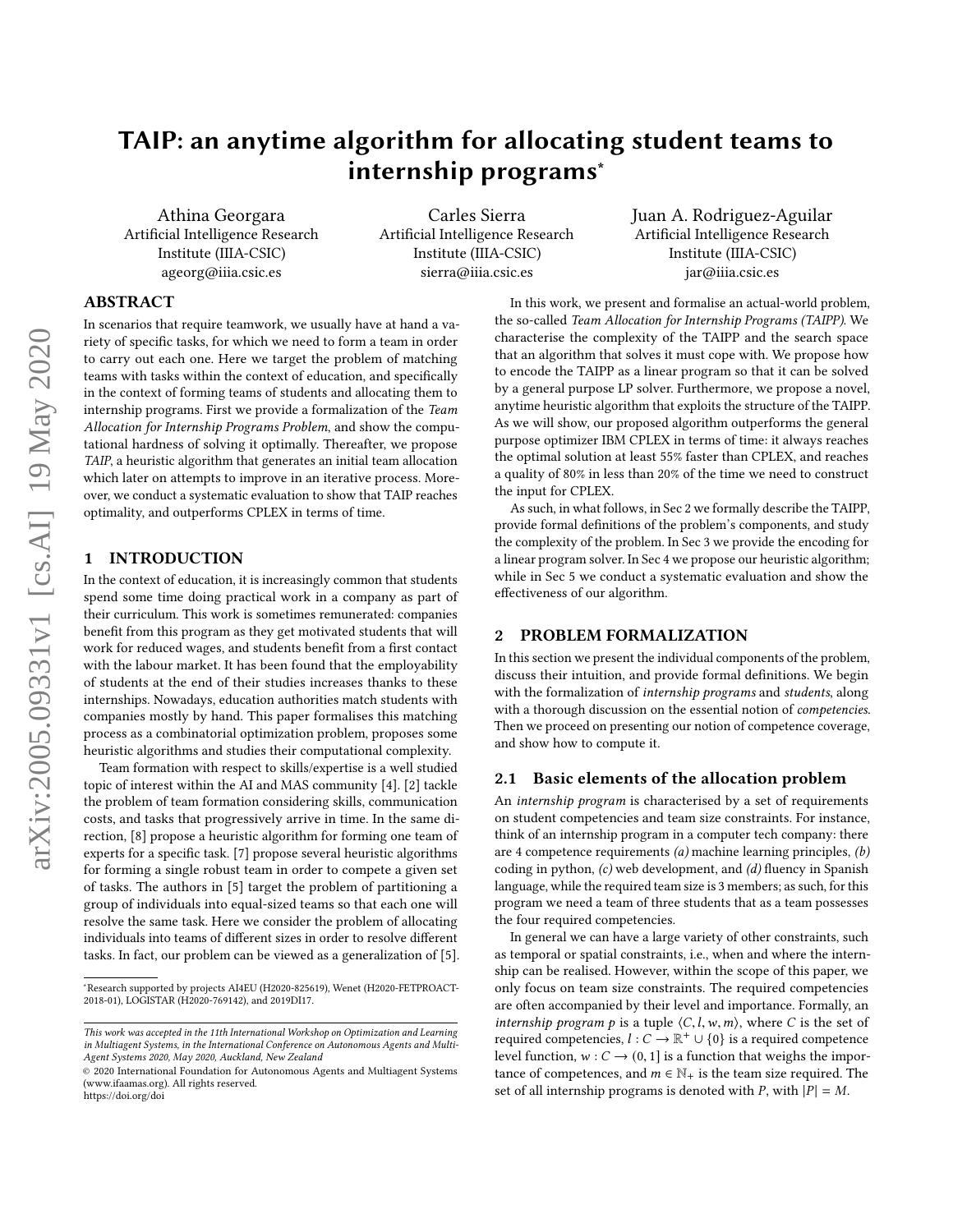A student is characterised by their competencies, and their competence levels. Formally, a student s is represented as a tuple  $\langle C, l \rangle$ , where C is the set of already acquired competencies, and  $l: C \rightarrow$  $\mathbb{R}_+ \cup \{0\}$  is a competence level function, and hence  $l(c)$  is the student's competence level for competence c. The set of all students is denoted with S, with  $|S| = N$ . Given  $p \in P$ , we denote the set of all size-compliant teams for p as  $\mathcal{K}_p = \{K \subseteq S : |K| = m_p\}$ .<sup>[1](#page-1-0)</sup>

But size is not enough, we need that the members of a team are suitable for the competencies requested by a company. We assume that there is a predefined ontology that provides a fixed and finite set of competencies C along with relations among them. We further assume that the ontology is a tree graph, where children denote more specific competencies than those of their parents. Formally, an ontology is a tuple  $o = \langle C, E \rangle$  with C being the competencies-nodes and E the edges. The metric over ontologies that we will use next is the semantic similarity. The semantic similarity is given by

$$
\text{sim}(c_1, c_2) = \begin{cases} 1, & \text{if } l = 0\\ e^{-\lambda l} \frac{e^{\kappa h} - e^{-\kappa h}}{e^{\kappa h} + e^{-\kappa h}}, & \text{otherwise} \end{cases} \tag{1}
$$

where *l* is the shortest path in the tree between  $c_1$  and  $c_2$ , *h* is the denth of the deepest competence subsuming both  $c_1$  and  $c_2$  and depth of the deepest competence subsuming both  $c_1$  and  $c_2$ , and  $\kappa, \lambda \in [1, 2]$  are parameters regulating the influence of l and h to the similarity metric. This is a variation of the metric introduced in [\[9\]](#page-6-5), which guarantees the reflexive property of similarity, that is, a node is maximally similar to itself, independently of its depth. In other words, nodes at zero distance  $(l = 0)$  have maximum similarity. Similarly to [\[12\]](#page-6-6), the semantic similarity between two competence lies in [0, <sup>1</sup>].

# 2.2 Computing competence coverage for students and teams

In order to evaluate how well a student fits with an internship we need some notion of coverage for each competence required by an internship by the actual competencies of a student. Thus, we define the *student coverage* of competence  $c$  by a set of competencies  $A \subseteq C$  as  $\text{cvg}(c, A) = \max_{c' \in A} \{\text{sim}(c, c')\}.$ <br>And then naturally given a program b

And then, naturally, given a program  $p$  with required competencies  $C_p$  and a student s with acquired competencies  $C_s$  the competence coverage of program  $p$  by student  $s$  is:

$$
cvg(s, C_p) = \prod_{c \in C_p} cvg(c, C_s) = \prod_{c \in C_p} \max_{c' \in C_s} \{sim(c, c')\}
$$
 (2)

Moving now from a single student  $s \in S$  to a team of students  $K \subseteq S$ , we need first to solve a competence assignment problem. That is, we need to assign to each student  $s \in K$  a subset of competencies of  $C_p$ , and assume that student s is responsible for (in charge of) their assigned competencies. According to [\[5\]](#page-6-4) we have that:

Definition 2.1 (Competence Assignment Function (CAF)). Given a program  $p \in P$ , and a team of students  $K \subseteq S$ , a competence assignment  $\eta_p^K$  is a function  $\eta_p^K : K \to 2^{C_p}$ , satisfying  $C_p = \bigcup_{s \in K} \eta_p^K(s)$ .

The set of competence assignments functions for program  $p$ and team K is noted by  $\Theta_p^K$ . The inverse function  $\eta_p^{K-1}$  :  $C_p \rightarrow$ 

AAMAS'20, May 2020, Auckland, New Zealand Athina Georgara, Carles Sierra, and Juan A. Rodriguez-Aguilar

<span id="page-1-1"></span>

| $\text{cvg}(\downarrow) \setminus w(\rightarrow)$ | (0, 1)           |            |
|---------------------------------------------------|------------------|------------|
|                                                   |                  |            |
| (0, 1)                                            |                  | $\sim$ cvg |
|                                                   | $1 \sim (1 - w)$ |            |
| .                                                 |                  |            |

**Table 1:** Competence proximity truth table;  $\text{cvg}$  stands for  $\text{cvg}(c, C_s)$ , and w for  $w_n(c)$ . w for  $w_p(c)$ .

 $2^K$  provides us with the set of students in K that are assigned to competence  $c \in C$ . competence  $c \in C_p$ .

However, not all competence assignments are equally accepted. For example, consider a program  $p$  (with  $C_p = \{c_1, c_2, c_3, c_4, c_5\}$ ), and a team  $K = \{s_1, s_2, s_3\}$ . An assignment  $\eta_p^K$  such that  $\eta_p^K(s_1) =$  $C_p$  and  $\eta_p^K(s_2) = \eta_p^K(s_3) = \emptyset$  seems to be unfair-assigning all competencies as student s<sub>1</sub>'s responsibility—, while assignment  $\tilde{\eta}_p^K$ such that  $\tilde{\eta}_P^K(s_1) = \{c_1, c_3\}$ ,  $\tilde{\eta}_P^K(s_2) = \{c_2, c_5\}$  and  $\tilde{\eta}_P^K(s_3) = \{c_4\}$  is more fair, in terms of allocating responsibilities. In the setting of internship programs, we prefer assignments such that all students are actively participating, i.e., assignments such that  $\eta_{P}^{K}(s) \neq \emptyset$  for each student s (the so-called *inclusive assignments* in [\[3\]](#page-6-7)). At the<br>same time we would prefer not to 'overload' a few students with exsame time, we would prefer not to 'overload' a few students with excessive responsibilities, but selecting fair competence assignments. This is captured by the following definition:

<span id="page-1-2"></span>Definition 2.2 (Fair Competence Assignment Function (FCAF)). Given a program p, and a team of students  $K \subseteq S$ , a fair competence assignment  $n^K$  is a function  $n^K \cdot K \longrightarrow 2^{C_p}$  satisfying  $C =$ tence assignment  $\eta_p^K$  is a function  $\eta_p^K : K \to 2^{C_p}$ , satisfying  $C_p =$  $\bigcup_{s \in K} \eta_{p}^{K}(s), 1 \leq |\eta_{p}^{K}(s)| \leq \lceil \frac{|C_{p}|}{|K|} \rceil \ \forall s \in K, \text{ and } 1 \leq |\eta_{p}^{K-1}(c)| \leq$  $\lfloor \frac{|K|}{|C|} \rfloor$  $\frac{|K|}{|C_p|}$  | + 1.

Now, given a competence assignment  $\eta^K$ , we define the *compe-*<br>here proximity of a student s with a proximing  $\Gamma$  of a so we take tence proximity of a student s wrt a program p. To do so we take into consideration the importance of each competence and the students coverage of the assigned competencies. In the competence proximity we want to encode the following scenarios:

- the competence proximity should be as high as possible when the coverage of a competence by a student is maximum;
- the competence proximity should be as high as possible when the competence is not important;
- the competence proximity should be as low as possible when the coverage of a competence by all students is minimum.

For a competence  $c \in C_p$  and a student s, we can visualise the above properties in the truth table in Table [1.](#page-1-1) If we think  $\text{cvg}(c, C_s)$  and  $w_p(c)$ , the importance of competence c in program p, as Boolean variables, we can interpret this table as a logical formula

$$
w_p(c) \Rightarrow \text{cvg}(c, C_s) \equiv (1 - w_p(c)) \lor \text{cvg}(c, C_s)
$$

However,  $\text{cvg}(c, C_s)$  and  $w_p(c)$  are continuous variables in [0, 1], so we model the 'or' condition of the above logical formula as the 'maximum' between the two variables. As such, we define the competence proximity of a student for an internship program as:

Definition 2.3 (Student's Competence Proximity). Given a student  $s \in S$ , an internship program  $p \in P$ , and a competence assignment

<span id="page-1-0"></span> $1$ Note: we use the subscript  $s$  to refer to the set of competencies, competence level function, etc. of a student  $s \in S$ , and the subscript p to refer to the same elements of the internship's  $p \in P$ .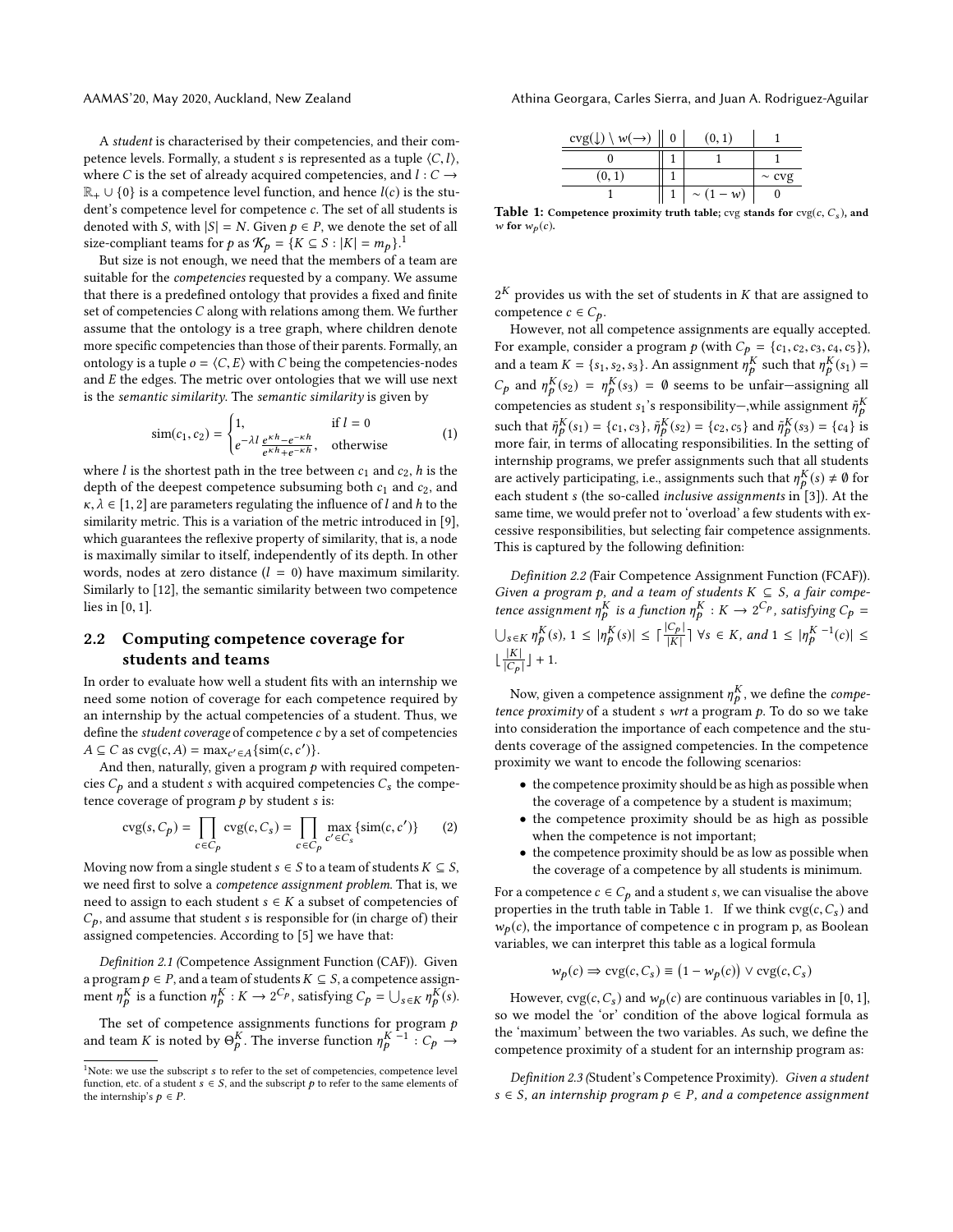$\eta_p$ , the competence proximity of s for p with respect to  $\eta_p$  is:

$$
cp(s, p, \eta_p) = \prod_{c \in \eta_p(s)} \max\left\{ (1 - w_p(c)), \text{cvg}(c, C_s) \right\}. \tag{3}
$$

Moving to the competence proximity of a team of students  $K \subseteq S$ for program  $p$ , we use the Nash product of the competence proximity of the individuals in K for p, with respect to some FCAF  $\eta_p$ . The Nash product assigns a larger value to teams where all students equally contribute to their program, rather than to teams where some students have a small contribution.

<span id="page-2-1"></span>Definition 2.4 (Team's Competence Proximity). Give a team K a program  $p \in P$ , and a competence assignment  $\eta_p$ , the competence proximity of team K for program p is:

$$
cp(K, p, \eta_p^K) = \prod_{s \in K} cp(s, p, \eta_p^K).
$$
 (4)

For a team  $K$  and a program  $p$  its competence proximity varies depending on the competence assignment at hand. We define the best competence assignment as the fair one (Definition [2.2\)](#page-1-2) that maximizes the competence proximity:

$$
\eta_p^{K^*} = \arg \max \{ \text{cp}(K, p, \eta_p^K) \}
$$
  
\n
$$
\eta_p^{K} \in \Theta_p^K
$$
  
\n
$$
= \arg \max \prod_{\eta_p^K \in \Theta_p^K} \text{cp}(s, p, \eta_p^K)
$$
  
\n
$$
= \arg \max \prod_{\eta_p^K \in \Theta_p^K} \max \{ (1 - w_p(c)), \text{cvg}(c, C_s) \}
$$

Finding the best competence assignment is optimization problem itself. Even though the above is not a linear optimization problem, it can be easily linearized by considering the logarithm of  $cp(·)$ :

$$
\eta_P^{K*} = \underset{\eta_P^K \in \Theta_P^K}{\arg \max} \{ \text{cp}(K, p, \eta_P^K) \} \equiv \underset{\eta_P^K \in \Theta_P^K}{\arg \max} \{ \text{log}\{ \text{cp}(K, p, \eta_P^K) \} \}
$$
\n
$$
= \underset{\eta_P^K \in \Theta_P^K}{\arg \max} \log \left\{ \prod_{s \in K} \text{cp}(s, p, \eta_P^K) \right\} = \underset{\eta_P^K \in \Theta_P^K}{\arg \max} \sum_{s \in K} \log \{ \text{cp}(s, p, \eta_P^K) \}
$$

}

# 2.3 The team allocation problem as an optimisation problem

Finding a good allocation of students to a collection of internship programs is yet another optimization problem that tries to maximize the overall competence proximity of all teams for their assigned internship program. That is, for a single program  $p$ , the best candidate team is the one that maximizes the competence proximity: gle program is at hand. For a set of programs P, with  $|P| > 1$ , we<br>need to movimize the competence provinity of all condidate teams <sup>\*</sup> = arg max $_{K \in \mathcal{K}_p}$  cp(*K*, *p*).  $K^*$  is the best candidate when a sin-<br>convergence is the best candidate when a sinneed to maximize the competence proximity of all candidate teams with their corresponding programs. Suppose we have a team assignment function  $g : P \to 2^S$ , which maps each  $p \in P$  with a team of students  $K \in \mathcal{K}$ . We assume that for two programs  $p$ . team of students  $K \in \mathcal{K}_p$ . We assume that for two programs  $p_1$ and  $p_2$  it holds that  $p_1 = p_2 \Leftrightarrow g(p_1) = g(p_2)$ . In the setting of matching internship programs with teams of students we should consider only team assignment functions  $g$  such that  $g$  assigns each student to at most one program. As such, we can define feasible team assignment functions:

Definition 2.5 (Feasible Team Assignment Functions (FTAF)). Given a set of programs P and a set of students S, a feasible team assignment function  $g \in G$  is such that for each pair of programs  $p_1, p_2 \in P$  with  $p_1 \neq p_2$ , it holds that  $q(p_1) \cap q(p_2) = \emptyset$ ; and for all  $p \in P$  it holds that  $|q(p)| = m_p$ .

The family of all feasible team assignments is denoted with Gfeasible. Now we are ready to formalise our team allocation problem as follows:

<span id="page-2-0"></span>Definition 2.6 (Team Allocation for Internship Programs Problem (TAIPP)). Give a set of internship programs P, and a set of students S, the team allocation for internship programs problem is to select the team assignment function  $g^* \in G$  that maximizes the overall competence provinity: competence proximity:

$$
g^* = \underset{g \in G_{feasible}}{\arg \max} \prod_{p \in P} \text{cp}(g(p), p, \eta_p^{g(p)*}) \tag{7}
$$

The following result establishes that the TAIPP is NP - complete by reduction to a well-known problem in the MAS literature.

Theorem 2.7. The TAIPP, with more than one program at hand, is  $\mathcal{NP}$  – complete.

PROOF. The problem is in  $N$  $P$  since we can decide whether a given solution is feasible in polynomial time  $(O(\sum_{p \in P} m_p))$ . We show that the problem is  $N\mathcal{P}$  – complete by using a reduction show that the problem is  $N P$  – complete by using a reduction from Single Unit Auctions with XOR Constraints and Free Disposals (referred to as BCAWDP with XOR Constraints) which is shown to be  $N P$  – complete [\[13\]](#page-6-8). In the BCAWDP with XOR Constraints, the auctioneer has  $N$  items to sell, the bidders place their bids  $B_i = \langle \mathbf{b}_i, b_i \rangle$  with  $\mathbf{b}_i$  be a subset of items and  $b_i$  the price. Between two bids can exist an XOB constraint-not necessarily to every pair two bids can exist an XOR constraint–not necessarily to every pair of bids. The auctioneer allows free disposals, i.e., items can remain unsold. Given an instance of BCAWDP with XOR Constraints, we construct an instance of student-teams allocation to internship programs problem as follows: "For each item i we create a student  $B_{jk} = \langle \mathbf{b}_{jk}, \mathbf{b}_{jk} \rangle$ , where  $|S|$  is the number of items,  $|\mathbf{b}_{jk}| = m_{p_i}$ , and . For each program  $p_j$  of size  $m_{p_j}$  we create  $\binom{|S|}{m_{p_j}}$  different bids  $b_{jk} = \text{cp}(b_{jk}, p_j, \eta)$  $\frac{b_{jk}}{p_j}$  \*). All bids created for program  $p_j$  are XOR-<br>Moreover, each poin of bide  $P$  =  $P$  = such that constrained bids. Moreover, each pair of bids  $B_{j,k}$ ,  $B_{q,l}$  such that<br>b.:  $\bigcirc$  b.  $i \neq \emptyset$  are also XOR-constrained". Now the team allocation  $\mathbf{b}_{jk} \cap \mathbf{b}_{ql} \neq \emptyset$  are also XOR-constrained." Now the team allocation<br>for internship programs problem has a feasible solution if and only for internship programs problem has a feasible solution if and only if BCAWDP with XOR constraints has a solution.  $\hfill \Box$ 

Typically, the winner determination problem for combinatorial auctions can be cast and solved as a linear program. Along the same lines, we propose how to solve the TAIPP by meas of LP in Sec [3.](#page-3-0) Before that, the following section characterises the search space with which an algorithm solving the TAIPP must cope.

#### 2.4 Characterising the search space

The purpose of this section is to characterise the search space defined by the TAIPP. This amounts to quantifying the number of feasible team assignment functions in  $G_{\rm feasible}$  . For that, we start by splitting the programs in  $P$  into  $k$  buckets of programs, where the programs in the same bucket require teams of the same size. That is, we have  $b_1, \dots, b_k \subseteq P$  buckets where  $b_i \cap b_j = \emptyset$ ,  $\forall i, j = 1, \dots, k$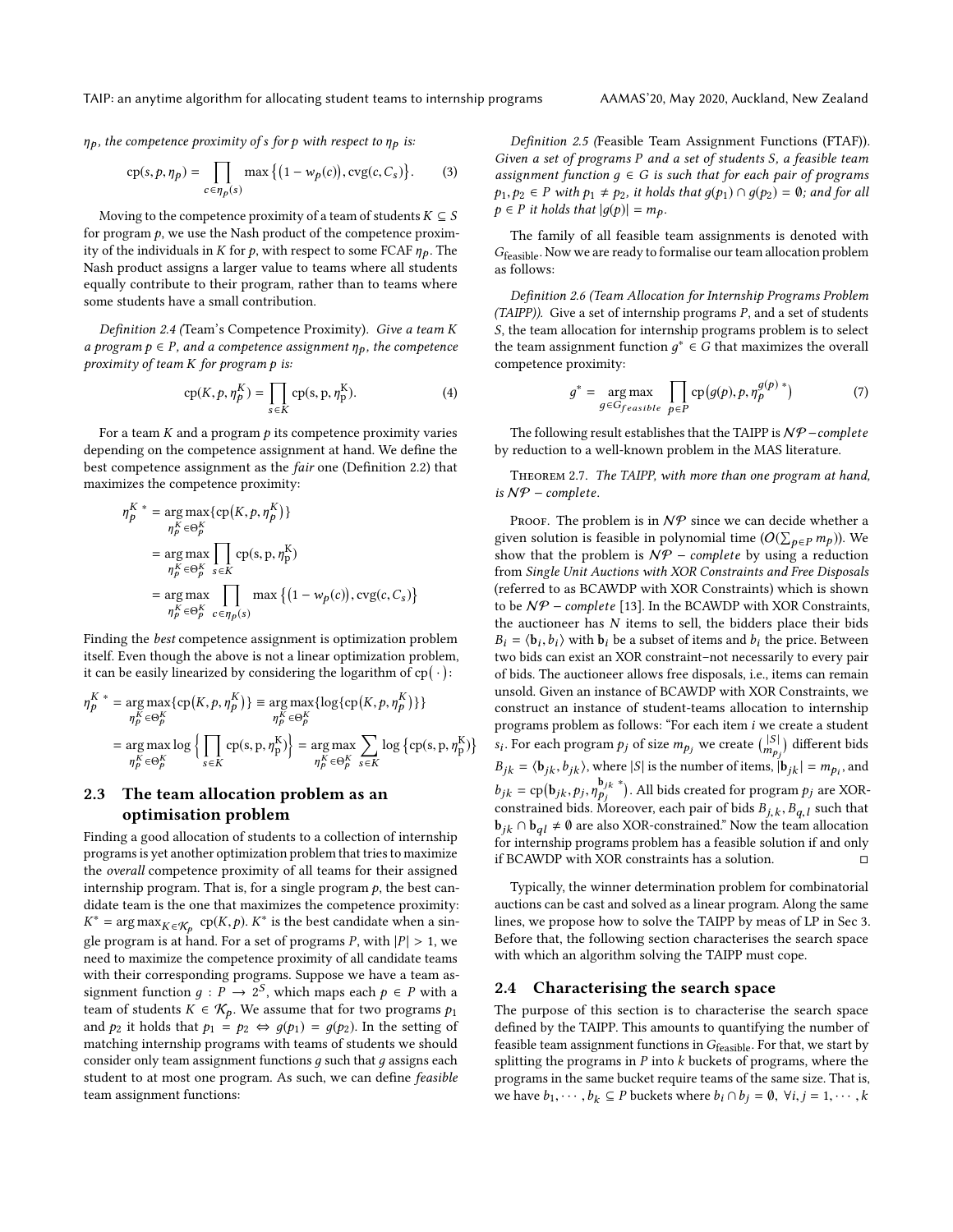and  $\bigcup_{i=1}^{k} b_i = P$ . For each bucket  $b_i$  with  $|b_i| = n_i$ , it holds that  $m = m$ ,  $\pi$ ,  $m$ ,  $\pi$ ,  $m$ ,  $\pi$ ,  $m$ ,  $\pi$ ,  $m$ ,  $\pi$ ,  $\pi$ ,  $\pi$ ,  $\pi$ ,  $\pi$ ,  $\pi$ ,  $\pi$ ,  $\pi$ ,  $\pi$ ,  $\pi$ ,  $\pi$ ,  $\pi$ ,  $\pi$ ,  $\pi$ ,  $\pi$ ,  $\pi$ , and  $\bigcup_{i=1}^{n} b_i = P$ . For each bucket  $b_i$  with  $|b_i| = n_i$ , it holds that<br>  $m_{p_1} = m_{p_2} = \cdots = m_{p_{n_i}} = m_i$  for all  $p_1, p_2, \cdots, p_{n_i} \in b_i$ ; and<br>  $m_i \neq m_i$ , that characterise heard he representively for any  $i \neq i$ .  $m_i \neq m_j$ , that characterise  $b_i$  and  $b_j$  respectively, for any  $i \neq j = 1, \ldots, k$ . Next, we will distinguish three cases when counting the  $1, \dots, k$ . Next, we will distinguish three cases when counting the number of feasible teams in  $G_{\text{feasible}}$ :

- Case I :  $\sum_{p \in P} m_p = \sum_{i=1}^k m_i \cdot |b_i| = N$ , we have exactly as many students as required by all programs in *P*. In this case many students as required by all programs in P. In this case,<br>we seek for partition functions over P. The space of  $Ge_{n+1}$ , we seek for partition functions over  $P$ . The space of  $G_{\text{feasible}}$ is  $\frac{N!}{\prod_{i=1}^{k}(m_i!)^{b_i}}$  according to Theorem 3.4.19 in [\[11\]](#page-6-9).
- Case II :  $\sum_{p \in P} m_p = \sum_{i=1}^k m_i \cdot |b_i| < N$ , we have more students than the required ones by all programs in P. Following dents than the required ones by all programs in P. Following the Example 3.4.20 in [\[11\]](#page-6-9), we assume one more bucket  $b_{k+1}$ containing exactly one *auxiliary* program, which requires a team of size  $m_{k+1} = \sum_{i=1}^{k} m_i \cdot |b_i| - N$ . Now there are<br> $\sum_{i=1}^{k} m_i \cdot |b_i| - N$  different feasible  $|G_{\text{feasible}}| = \frac{N!}{\prod_{i=1}^{k} (m_i!)^{b_i} \cdot (N - \sum_{i=1}^{k} |b_i| \cdot m_i)!}$  different feasible team assignment functions.
- Case III:  $\sum_{p \in P} m_p = \sum_{i=1}^k m_i \cdot |b_i| > N$ , we have less stu-<br>dents than the required ones by all programs in P. In this Case III:  $\sum_{p \in P} m_p = \sum_{i=1}^n m_i \cdot |b_i| > N$ , we have less students than the required ones by all programs in *P*. In this case, first we need to introduce  $cover(P, S) = \{P' \subset P :$ case, first we need to introduce  $cover(P, S) = \{P' \subset P : \sum_{P \in P'} m_P \le N \wedge \frac{A}{P} p' \in P - P' : m_{P'} \le N - \sum_{P \in P'} m_P \}$ <br>as the set that contains all the subsets of programs  $P' \subset P$ as the set that contains all the subsets of programs  $P' \subset P$ <br>such that S, P' leads to Case I or Case II, and by adding any such that  $S, P'$  leads to Case I or Case II, and by adding any  $p \notin P'$  in  $p'$  it will lead to Case III. The number of feasible<br>team assignment functions is: team assignment functions is:

$$
|G_{\text{feasible}}| = \sum_{P' \in cover(P,S)} \frac{N!}{\prod_{i=1}^k (m_i!)^{b_i} \cdot \left(N - \sum_{i=1}^k |b_i| \cdot m_i\right)!}
$$

where variables  $k, b_1, \dots, b_k$  and  $m_1, \dots, m_k$  changes according to  $P'$ . The size of set caver( $P$  S) depends on the cording to P'. The size of set  $cover(P, S)$  depends on the total number of students and the team sizes required by the total number of students, and the team sizes required by the programs in P.

Note that the number of feasible team assignment functions quickly grows with the number of programs and students, hence leading to very large search spaces.

# <span id="page-3-0"></span>3 SOLVING THE TAIPP AS A LINEAR PROGRAM

In what follows we show how to solve the TAIPP in Definition [2.6](#page-2-0) as an LP. First, for each time  $K \subseteq S$  and program  $p \in P$ , we will consider a binary decision variable  $x_K^p$ . The value of  $x_K^p$  indicates<br>whether team K is assigned to program A or not as part of the whether team K is assigned to program p or not as part of the optimal solution of the TAIPP Then solving the TAIPP amounts optimal solution of the TAIPP. Then, solving the TAIPP amounts to solving the following non-linear program:

<span id="page-3-4"></span>
$$
\max \prod_{p \in P} \prod_{k \in \mathcal{K}_p} \left( \text{cp}(K, p, \eta_p^{K \ *}) \right)^{x_K^p} \tag{8}
$$

subject to:

$$
\sum_{K \subseteq S} x_K^p \cdot \mathbb{1}_{K \in \mathcal{K}_p} \le 1 \qquad \forall p \in P \qquad (9a)
$$

$$
\sum_{p \in P} \sum_{K \subseteq S} x_K^p \cdot \mathbb{1}_{s \in K} \cdot \mathbb{1}_{K \in \mathcal{K}_p} \le 1 \qquad \forall s \in S \qquad (9b)
$$

$$
x_K^P \in \{0, 1\} \qquad \forall K \subseteq S, p \in P \qquad (9c)
$$

Constraint [9a](#page-3-2) ensures that a program is allocated a single team. Constraint [9b](#page-3-3) ensures that any two teams sharing some student cannot be assigned to programs at the same time. Notice that the objective function (see Eq [8\)](#page-3-4) is non-linear. Nevertheless, it is easy to linearise it by maximising the logarithm of  $\prod_{p \in P} \prod_{k \in \mathcal{K}_p} \left( cp(K, p, \eta_k^{K*}) \right)^{x_k^p}$ . Thus, solving the non-linear pro- $\frac{F_1 F_2 F_3 F_4 F_5 F_7 F_7 F_8 F_7}{F_1 F_2 F_2 F_3 F_4 F_5 F_6}$  or  $\frac{F_1 F_2 F_3 F_4 F_6}{F_1 F_2 F_4 F_6 F_6}$  is equivalent to solving the following binary linear program:

<span id="page-3-6"></span>
$$
\max \sum_{p \in P} \sum_{K \in \mathcal{K}_p} x_K^p \cdot \log \left( 1 + \text{cp}(K, p, \eta_p^{K \ *}) \right) \tag{10}
$$

subject to: equations [9a,](#page-3-2) [9b,](#page-3-3) and [9c.](#page-3-5) Therefore, we can solve this LP and solve with the aid of an off-the-shelf LP solver such as, for example, CPLEX, Gurobi, or GLPK. If given sufficient time, an LP solver will return an optimal solution to the TAIPP.

At this point, it is worth mentioning that computing the objective function in [10](#page-3-6) to build the LP requires the pre-computation of the values of cp $(K, p, \eta_{p}^{K \*})$ , which amounts to solving an optimisation  $\frac{1}{2}$  problem per each pair of team and program. This is bound to lead to large linear programs as the number of students and programs grow. Furthermore, an LP solver is a general-purpose solver that does not exploit the structure of the problem. Thus, in the next section we introduce the TAIP algorithm, an anytime algorithm based on local search that yields approximate solutions to the TAIPP. Unlike an LP solver, TAIPP is a specialised algorithm does exploit the structure of TAIPP instances. Section [5](#page-5-0) will show that TAIPP manages to outperform a general-purpose LP solver.

#### <span id="page-3-1"></span>4 A HEURISTIC ALGORITHM FOR TAIPP

The TAIP algorithm consists of two stages: (a) finding an initial feasible allocation of students to programs, and (b) continuously improving the best allocation at hand by means of swaps between team members.

#### <span id="page-3-7"></span>4.1 Initial team allocation

During this stage the algorithm finds an initial feasible team allocation. The algorithm sequentially picks a team for each program, starting from the 'hardest' program to the 'simplest' one. Intuitively, 'hard' programs are more selective, i.e., there are a few students that can cover it; as such, picking teams for the harder programs first is easier as we have more options (students) available. In order to evaluate the hardness of a program we will be using the notion of fuzzy entropy.

To begin with, we first evaluate the required competences from all programs, as to how hard is for the students to cover them. Looking at the competence coverage metric, we can view it as a membership function [\[14\]](#page-6-10), i.e., a function that indicates in what degree a competence lies in a set of competences. Thus, fuzzy entropy [\[1,](#page-6-11) [10\]](#page-6-12) indicates the difficulty of finding students to cover a competence. However we need to discern two extreme cases:

- all students possess competence c, i.e.  $\text{cvg}(c, C_s) = 1 \ \forall s \in S;$ - no student can cover competence c, i.e.  $\text{cvg}(c, C_s) = 0 \ \forall s \in S$ .

<span id="page-3-5"></span><span id="page-3-3"></span><span id="page-3-2"></span>Although, the above two cases result with the same fuzzy entropy (0), their intuitive interpretation is exactly the opposite. In the former case, finding a student for covering this competence within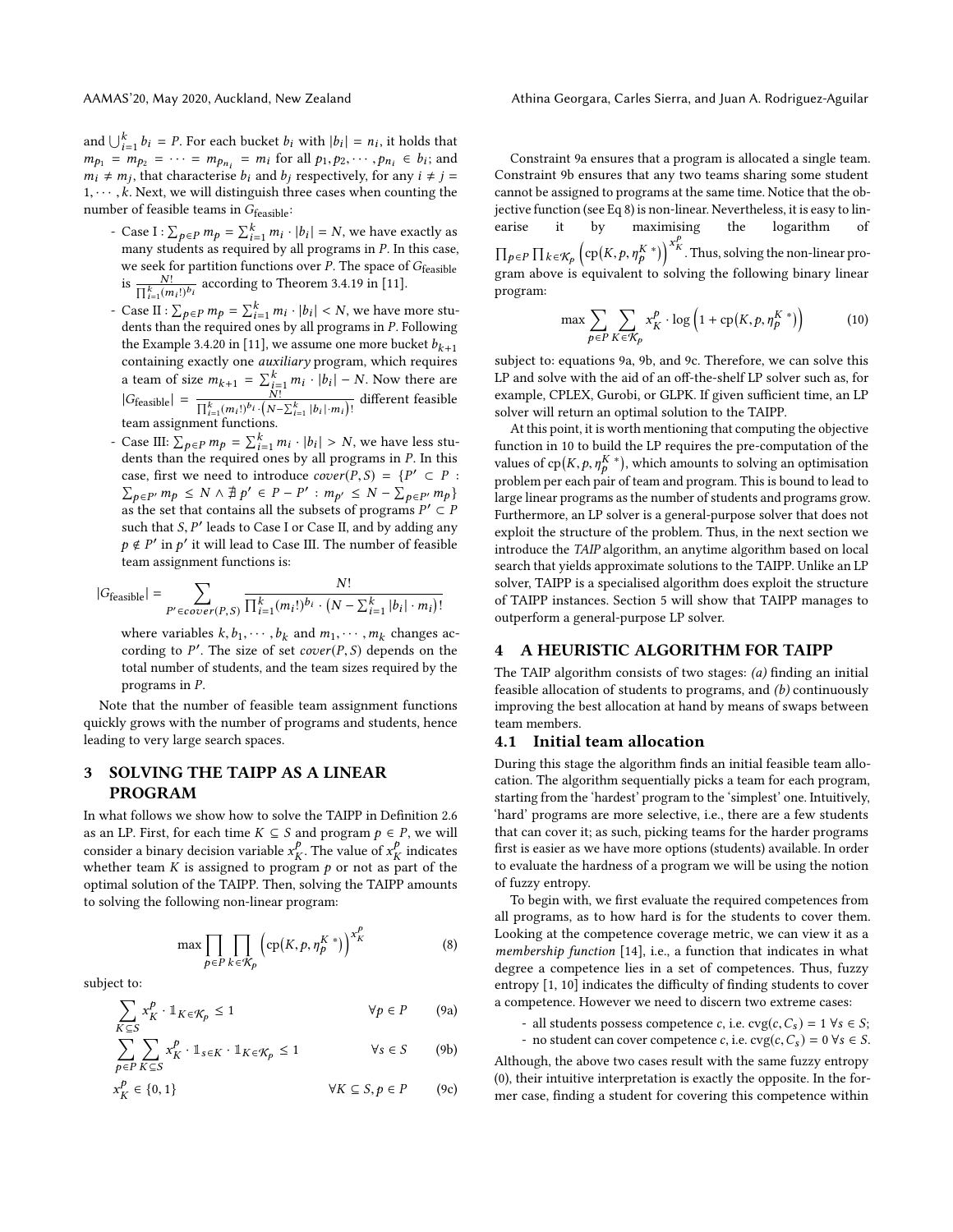<span id="page-4-0"></span>

Figure 1: Competence hardness.

a team it is trivial since everyone can cover it. In the latter case, finding a student for covering this competence within a team it is trivial since no-one can cover it. Thus, in our definition of competence hardness we exploit the notion of fuzzy entropy, but we also embrace the intuitive interpretations above. Formally:

Definition 4.1 (Competence Hardness). Given a set of students S, the hardness of a competence  $c$  is defined as

$$
h(c, S) = -K \sum_{s \in S} \mathcal{H}(\text{cvg}(c, C_s))
$$
 (11)

,

where  $K = 1/|S|$  is a normalization factor, where  $K = 1/|S|$  is a normalization factor,

 $\mathcal{H}(x) =$  $\begin{cases} H(x) + H(1-x) & \text{if } x \ge 0.5 \\ H(x, 1) & \text{if } x \ge 0.5 \end{cases}$  $4 \cdot H(0.5) - H(x) - H(1-x)$  otherwise and  $H(x) = x \cdot \log(x)$ 

The hardness of a competence  $c$  coincides with its fuzzy entropy when for all students the competence coverage is greater than <sup>0</sup>.5. If for all students the competence coverage is less than <sup>0</sup>.<sup>5</sup> the competence hardness is the constant  $4 \cdot 0.5 \cdot \log(0.5)$  minus the fuzzy entropy. The constant  $4 \cdot 0.5 \cdot \log(0.5)$  derives from the fuzzy entropy of point <sup>0</sup>.5: coverage <sup>0</sup>.<sup>5</sup> indicates that all students are neither good nor bad for this competence, as such hardness in point <sup>0</sup>.<sup>5</sup> shall be the median, thus the maximum of the competence hardness is  $2 \cdot (0.5 \log(0.5) + (1 - 0.5) \log(1 - 0.5)) = 2 \cdot 2 \cdot 0.5 \log(0.5)$ .<br>Craphically the competence bardness is shown in Fig. 1. Graphically, the competence hardness is shown in Fig [1.](#page-4-0)

The degree of hardness of a program is determined by the available set of students' difficulty for covering the program's competencies. We remind the reader that each required competence is accompanied by an importance weight (Sec [2.1\)](#page-0-1). Thus, consider a program where its most important competence  $c_{important}$  (i.e., the competence with the highest  $w_p(c)$ ) is very difficult to be covered  $h(c_{\text{important}}, S) \simeq 4 \cdot H(0.5)$ , then this program is extremely hard. On the other hand, if a specific competence  $c$  is somewhat difficult to be covered  $(h(c_{\text{important}}, S) \rightarrow 4 \cdot H(0.5))$ , but it is not very important ( $w_p(c) \rightarrow 0$ ), then the program is not that hard.

Definition 4.2 (Program Hardness). Given a set of students, the hardness of a program  $p$  is defined as the aggregation of the hardness for the competences in the program weighted by the importance of each competence:  $h(p, S) = W \cdot \sum_{c \in C_p} \frac{1}{h(c, S) + \epsilon} \cdot w_p(c)$ where  $W = \frac{1}{\sum_{c \in C_p} w_p(c)}$  is a normalization factor, and  $\epsilon$  is a small positive constant.

In words, the more important and the more difficult a competence is to be covered, the more difficult is to find students with high competence proximity for the program, consequently the harder the program is considered to be. Note that both  $w_p(c)$  and  $h(c)$  are nonnegative, so the hardness of one competence cannot be counteracted by the non-hardness of another within the same program.

| <b>Algorithm 1: Initial Team Allocation</b>                       |  |  |  |  |  |  |  |
|-------------------------------------------------------------------|--|--|--|--|--|--|--|
| <b>input</b> : Students S, programs P, (optionally) sorting order |  |  |  |  |  |  |  |
| order for P                                                       |  |  |  |  |  |  |  |
| <b>output</b> : team assignment function $q$                      |  |  |  |  |  |  |  |
| $1 \ V_p \leftarrow \bigcup_{p \in P} C_p;$                       |  |  |  |  |  |  |  |
| 2 for $c \in V_p$ do hc[c] $\leftarrow h(c, S)$ ;                 |  |  |  |  |  |  |  |
| 3 for $p \in P$ do $hp[p] \leftarrow h(p, S)$ ;                   |  |  |  |  |  |  |  |
| 4 sort P in descending order wrt hp;                              |  |  |  |  |  |  |  |
| while $P \neq \emptyset$ do<br>5                                  |  |  |  |  |  |  |  |
| $p \leftarrow$ pop first from P;<br>6                             |  |  |  |  |  |  |  |
| if $ S  \ge m_p$ and $hp[p] < 1$ :<br>7                           |  |  |  |  |  |  |  |
| sort <i>S</i> maximizing coverage in benches of $ C_p $ ;<br>8    |  |  |  |  |  |  |  |
| $/*$ assign team to program<br>* /                                |  |  |  |  |  |  |  |
| $g(p) \leftarrow m_p$ fist students in S;<br>9                    |  |  |  |  |  |  |  |
| $S \leftarrow S \setminus g(p);$<br>10                            |  |  |  |  |  |  |  |
| update values in hc;<br>11                                        |  |  |  |  |  |  |  |
| if $ S $ < 1 : break;<br>12                                       |  |  |  |  |  |  |  |
| 13 return $q$ ;                                                   |  |  |  |  |  |  |  |
|                                                                   |  |  |  |  |  |  |  |

#### 4.2 Improving team allocation

In the second stage we perform a number of random 'movements', until convergence to a local or global maximum. The second stage starts with the team assignment produced in the first stage. Thereafter, we iteratively improve the current team assignment either (i) by employing crossovers of students between two programs, and/or (ii) by swapping assigned students with available ones if they exist. Specifically, following Algorithm [2](#page-5-1) within an iteration we randomly pick two programs (line [4\)](#page-5-2) and attempt to improve the competence proximity of the pair by exhaustively searching of all possible crossovers of the students assigned to these programs (line [7\)](#page-5-3). However, in order not to computationally overload our algorithm with repetitive exhaustive searches, we perform it only if the following two conditions hold:

- (1) the two programs share similar competencies; and
- (2) sine student in one of the teams improves the coverage of some competence of the other team.

In order to evaluate if two programs share similar competencies we exploit the Hausdorff distance [\[6\]](#page-6-13). The Hausdorff distance between the required competencies of two programs  $p_k$  and  $p_l$  is defined as:

dist(
$$
C_{p_1}
$$
,  $C_{p_2}$ ) = max { min <sub>$c \in C_{p_1}$</sub>  { $\text{cvg}(c, C_{p_2})$ }, min <sub>$c \in C_{p_2}$</sub>  { $\text{cvg}(c, C_{p_1})$  } }.

The above two conditions encode the potentiality of finding an improvement for these two programs, and whether it is worth performimg an exhaustive search. In the exhaustive search, given the students  $g(p_k) \cup g(p_l)$  we produce all possible partitions that<br>contain two teams of sizes  $m_k$ , and  $m_k$ . For each of these partitions contain two teams of sizes  $m p_k$  and  $m p_l$ . For each of these partitions<br>we compute the compatence provinity of the pair of programs, and we compute the competence proximity of the pair of programs, and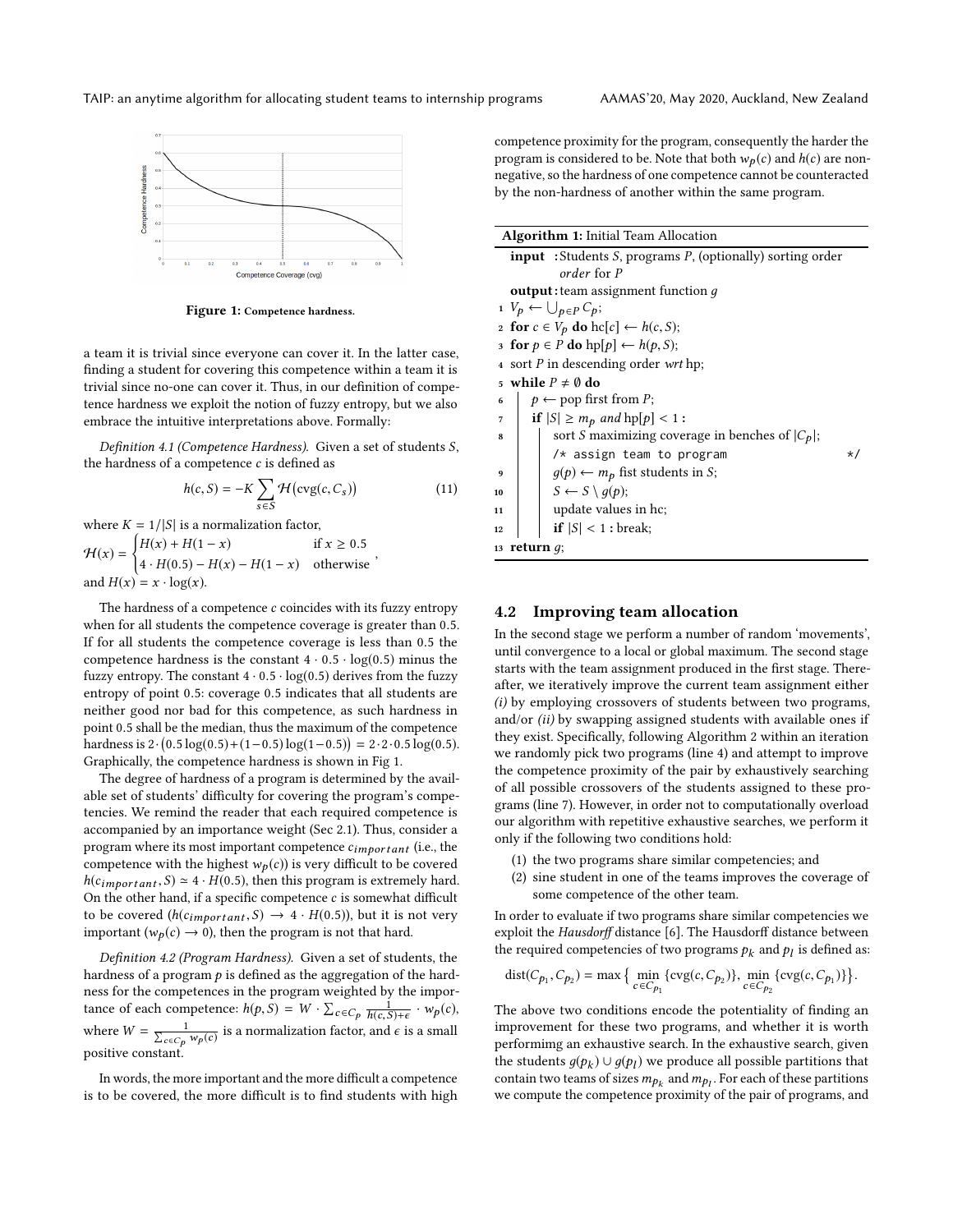AAMAS'20, May 2020, Auckland, New Zealand Athina Georgara, Carles Sierra, and Juan A. Rodriguez-Aguilar

yield with the optimum one, i.e., with the partition that achieves the greater competence proximity.

In case we did not achieved any improvements from the previous step and there are available students, i.e. student that have not been assigned to any program, we attempt to swap assigned students with available ones (line [9\)](#page-5-4). That is, we randomly pick a student from either of the two programs, and try to randomly swap them with a student in  $S_{available}$ . If we achieve an improvement we keep this alteration, otherwise we repeat this process for a fixed number of attempts. In case we succeeded to imporove the competence proximity of the pair, we update the team assignement  $q$ , the set of availble students  $S_{available}$ , and the current overall competence proximity (lines [10-](#page-5-5)[15\)](#page-5-6).

In order to overcome the possibility of a series of unsuccessful attempts between random programs, we force a more 'systematic' search, which we call local search, on the programs. This local search is performed after a constant number of iterations (line [16\)](#page-5-7). In the local search (line [17\)](#page-5-8) we go through *all* programs in  $P$ , swap all members, and check whether some swap improves the overall competence proximity–in the swaps we consider all students: both assigned and available.

Note that Algorithm [2](#page-5-1) is anytime algorithm that can yield a result after any number of iterations indicated by the user. However, in its generality, we adopt a notion of convergence in order to terminate the algorithm. That is, we terminate the algorithm (line [3\)](#page-5-9):

- after a number of iterations without no improvements; or
- if we reach an overall competence proximity close to 1.

Note that we added the latter termination condition in order to avoid unnecessary iterations until convergence, due to the fact that the maximum value the overall competence proximity can reach is 1. We remind the reader that the competence proximity is the Nash product of the individual competence proximity of the teams to their assigned program (Eq [8\)](#page-3-4), and each individual competence proximity lies in [0, <sup>1</sup>] (Def [2.4\)](#page-2-1). However, we should make clear that the overall competence proximity does not always reach 1, but that it can never exceed 1.

### <span id="page-5-0"></span>5 EMPIRICAL ANALYSIS

The purpose of this section is to empirically evaluate the TAIP algorithm along four directions:

- the quality of the solutions that it produces in terms of optimality;
- the quality of the solutions produced by the initial stage;
- the time required by TAIP to produce optimal solutions with respect to CPLEX, an off-the-shelf linear programming solver; and
- the time required by TAIP to yield optimal solutions as the number of students and programs grow.

Overall, our results indicate that TAIP significantly outperforms CPLEX, and hence it is the algorithm of choice to solve the Team Allocation for Internship Programs Problem introduced in this paper. Next, in Sec [5.1](#page-5-10) we describe the settings employed in our experiments, whereas Sec [5.2](#page-5-11) dissects our results.

<span id="page-5-9"></span><span id="page-5-4"></span><span id="page-5-3"></span><span id="page-5-2"></span><span id="page-5-1"></span>

| <b>Algorithm 2:</b> Improve Team Allocation                                                                    |  |  |  |  |  |  |  |  |  |  |
|----------------------------------------------------------------------------------------------------------------|--|--|--|--|--|--|--|--|--|--|
| <b>input</b> : Students S, programs P, team assignment $q$                                                     |  |  |  |  |  |  |  |  |  |  |
| <b>output:</b> improved team assignment $q$                                                                    |  |  |  |  |  |  |  |  |  |  |
| 1 $S_{\text{available}} = S \setminus \bigcup_{p \in P} g(p);$                                                 |  |  |  |  |  |  |  |  |  |  |
| 2 current_cp = $\prod_{p \in P}$ cp $(g(p), p)$ ;                                                              |  |  |  |  |  |  |  |  |  |  |
| while <i>non_improved</i> and $1$ – current_cp > $\varepsilon$ do<br>3                                         |  |  |  |  |  |  |  |  |  |  |
| $p_k, p_l \leftarrow$ randomly select two programs from P;<br>$\overline{\mathbf{4}}$                          |  |  |  |  |  |  |  |  |  |  |
| pair_cp = cp( $q(p_k), p_k$ ) · cp( $q(p_l), p_l$ );<br>5                                                      |  |  |  |  |  |  |  |  |  |  |
| <b>if</b> potentiality( $p_1, p_2, q$ ):<br>6                                                                  |  |  |  |  |  |  |  |  |  |  |
| $new\_cp, K_k, K_l \leftarrow$ exhaustiveSearch( $p_1, p_2, g$ );<br>7                                         |  |  |  |  |  |  |  |  |  |  |
| else :<br>8                                                                                                    |  |  |  |  |  |  |  |  |  |  |
| $new_c$ ; $K_k$ , $K_l \leftarrow$ localSwaps( $p_1, p_2, g, S_{available}$ );<br>9                            |  |  |  |  |  |  |  |  |  |  |
| if $new_c$ $p > pair_c$ $p$ :<br>10                                                                            |  |  |  |  |  |  |  |  |  |  |
| $q(p_k) \leftarrow K_k$ ;                                                                                      |  |  |  |  |  |  |  |  |  |  |
| $q(p_l) \leftarrow K_l;$<br>12                                                                                 |  |  |  |  |  |  |  |  |  |  |
| $S_{\text{available}} \leftarrow S \setminus \bigcup_{p \in P} g(p);$                                          |  |  |  |  |  |  |  |  |  |  |
| current_cp $\leftarrow$ current_cp $\cdot \frac{\text{new\_cp}}{\text{pair cop}}$ ;<br>14                      |  |  |  |  |  |  |  |  |  |  |
| $pair\_cp \leftarrow new\_cp;$<br>15                                                                           |  |  |  |  |  |  |  |  |  |  |
| <b>if</b> time for local search:<br>16                                                                         |  |  |  |  |  |  |  |  |  |  |
| $g, S_{\text{available}}$ , current_cp $\leftarrow$ localSearch( <i>P</i> , $g, S_{\text{available}}$ );<br>17 |  |  |  |  |  |  |  |  |  |  |
| 18 return $q$ ;                                                                                                |  |  |  |  |  |  |  |  |  |  |

# <span id="page-5-10"></span><span id="page-5-8"></span><span id="page-5-7"></span><span id="page-5-6"></span><span id="page-5-5"></span>5.1 Empirical settings

For our experimental evaluation we used an existing competence ontology provided by Fondazione Bruno Kessler(https://www.fbk.eu/en/); and generated synthetic data in the following way:

Internship program generation. For each program p

- (1) select the required team size  $m_p \sim \mathcal{U}\{1,3\}$
- (2) select the number of required competences  $|C_p| \sim \mathcal{U}{2, 5}$
- (3) randomly choose  $|C_p|$  competences from the ontology
- (4) the required level function is set to  $l_p(c) = 1$ ,  $\forall c \in C_p$
- (5) the weight function is  $w_p(c) = N(\mu = \mathcal{U}(0, 1), \sigma = \mathcal{U}(0.01, 0.1))$ <br>bounded in (0, 1) for all  $c \in C$ bounded in (0, 1] for all  $c \in C_p$ .

Student generation. For each program p

(1) generate  $m<sub>p</sub>$  new students such that for each student s: there are competences  $c \in C_p$  and  $c' \in C_s$  such that c' is (i) identi-<br>cal to c; or (ii) a child-node of c in the ontology; uniformly cal to  $c$ ; or  $(ii)$  a child-node of  $c$  in the ontology; uniformly selected among the options.

With these generators we constructed 60 different TAIPP instances, which are shown in Table [2.](#page-7-0) We solve each problem instance with both TAIP and the IBM CPlex linear programming (LP) solver. The experiments were performed on a PC with Intel Core i7 (8th Gen) CPU, 8 cores, and 8Gib RAM. Moreover, we employed IBM ILOG CPLEX V12.10.0. For all implementations we used Python3.7.

#### <span id="page-5-11"></span>5.2 Results

Quality analysis. Using the optimal solutions yielded by CPLEX as an anchor, we can evaluate the quality of the solutions computed by the TAIP algorithm. Notice that for all problem instances, TAIP reaches the optimal solution. More precisely, for every problem instance, TAIP achieved a solution whose value, in terms of competence proximity, is the same as the value of the optimal solution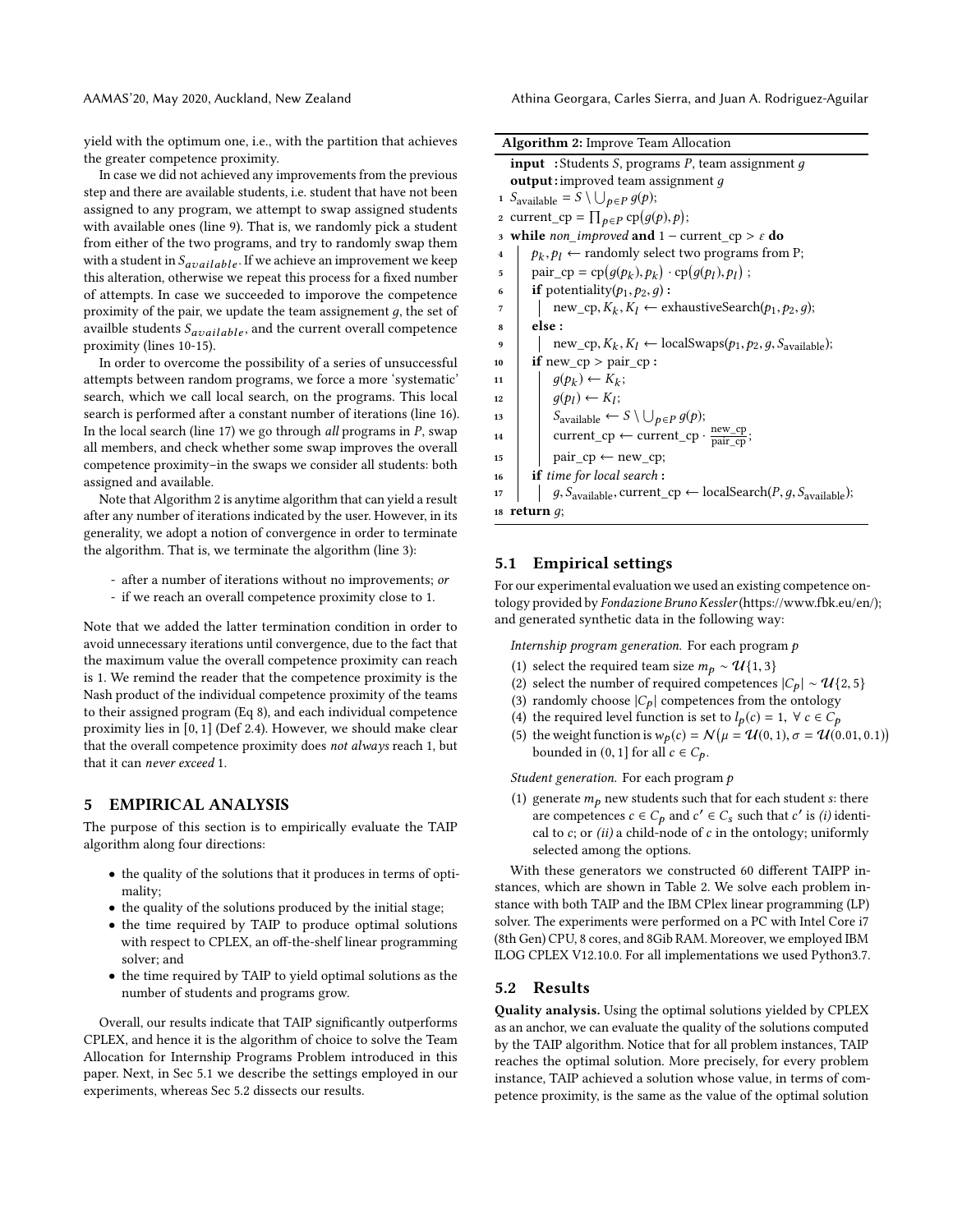TAIP: an anytime algorithm for allocating student teams to internship programs AAMAS'20, May 2020, Auckland, New Zealand

computed by CPLEX. Fig [2](#page-7-1) shows the average quality ratio of TAIPP with respect to CPLEX along time for the problem instances in Table [2.](#page-7-0) We calculate the quality ratio by dividing the competence proximity computed by TAIP by the optimal value computed by CPLEX, and it is depicted as a percentage (%).

Runtime analysis. The greatest advantage of TAIP is that it is way much faster than CPLEX. As shown in Fig [3](#page-8-0) TAIP reaches optimality in less than half of the time required by CPLEX. Specifically, for problem instances with 10 programs, TAIP requires on average ∼ 40% of the time CPLEX needs, i.e., is ∼ 60% faster. As to problem instances with 15 programs, TAIP requires on average ∼ 45% of the time employed by CPLEX (∼ 55% faster). Finally, for problem instances with 20 programs, TAIP requires on average ∼ 29% of the time spent by CPLEX (∼ 71% faster). Therefore, the larger the size of the problem instances, the larger the benefits for TAIP with respect to CPLEX. Here we should note that the time consuming task for CPLEX is the building of the LP encoding the problem, while solving the actual problem is done in seconds. This indicates that the problem instances under investigation are rather large than hard: as the number of programs increases, so does the number of students, resulting in large linear programs.

Anytime analysis. Last but not least we present our results on the anytime behavior of TAIP, as shown in Fig [4.](#page-9-0) We observe that after completing the initial stage described in Sec [4.1,](#page-3-7) the solution quality produced by TAIP reaches 80%, 70%, and 65% of the optimal solution, for problem instances with 10,15 and 20 programs respectively. Furthermore, TAIP reaches quality 80% in 0.001  $\times$  t<sub>CPLEX</sub> for 10 programs, 70% in 0.025  $\times$  t<sub>CPLEX</sub> for 15 programs, and 65% in 0.0002  $\times$  t<sub>CPLEX</sub> for 20 programs, where t<sub>CPLEX</sub> is the time CPLEX needs to compute the optimal solution. Moreover, in all investigated settings we reached 80% quality in less than 20% of the time CPLEX needs: 0.1%, 20%, and 13.5% of CPLEX time for 10,15, and 20 programs.

# 6 CONCLUSIONS AND FUTURE WORK

Here we formally defined the problem of Team Allocation for Internship Programs Problem. We first studied the problem's complexity and characterised its search space.Thereafter, we provided an encoding to otimally solve the TAIPP by means of linear programming. Then, we proposed a novel, heuristic anytime algorithm, TAIP. Finally, we conducted a systematic comparison of TAIP versus the CPLEX LP solver when solving TAIPP problem instances. Our experimental evaluation showed that TAIP outperforms CPLEX in time, mainly because of the extremely large input that the latter requires. Moreover, TAIP always managed to reach the optimal solution for the problem instances under investigation. Specifically TAIP converged to the optimal in less than 40% of the time required by CPLEX, and achieved a quality of 80% in less than 20% of the time required by CPLEX. As future work, we itend to device more intelligent strategies during the second state of TAIPP, instead of our current randomized strategy. Furthermore, in the future we will study the performance of TAIP on actual-world data.

#### **REFERENCES**

<span id="page-6-11"></span>[1] S. Al-sharhan, F. Karray, W. Gueaieb, and O. Basir. 2001. Fuzzy entropy: a brief survey. In 10th IEEE International Conference on Fuzzy Systems. (Cat. No.01CH37297), Vol. 3. 1135–1139 vol.2.<https://doi.org/10.1109/FUZZ.2001.1008855>

- <span id="page-6-1"></span>[2] Aris Anagnostopoulos, Luca Becchetti, Carlos Castillo, Aristides Gionis, and Stefano Leonardi. 2012. Online Team Formation in Social Networks. WWW'12 - Proceedings of the 21st Annual Conference on World Wide Web, 839–848. [https:](https://doi.org/10.1145/2187836.2187950) [//doi.org/10.1145/2187836.2187950](https://doi.org/10.1145/2187836.2187950)
- <span id="page-6-7"></span>[3] Ewa Andrejczuk. 2018. Artificial intelligence methods to support people management in organisations. Doctoral.
- <span id="page-6-0"></span>[4] Ewa Andrejczuk, Rita Berger, Juan A. Rodríguez-Aguilar, Carles Sierra, and Víctor Marín-Puchades. 2018. The composition and formation of effective teams: computer science meets organizational psychology. Knowledge Eng. Review 33 (2018), e17.<https://doi.org/10.1017/S026988891800019X>
- <span id="page-6-4"></span>[5] Ewa Andrejczuk, Filippo Bistaffa, Christian Blum, Juan A. Rodríguez-Aguilar, and Carles Sierra. 2019. Synergistic team composition: A computational approach to foster diversity in teams. Knowledge-Based Systems 182, 104799 (10/2019 2019). <https://doi.org/10.1016/j.knosys.2019.06.007>
- <span id="page-6-13"></span>[6] AURA Conci and CS Kubrusly. 2018. Distance Between Sets-A survey. arXiv preprint arXiv:1808.02574 (2018).
- <span id="page-6-3"></span>[7] Chad Crawford, Zenefa Rahaman, and Sandip Sen. 2016. Evaluating the Efficiency of Robust Team Formation Algorithms. In Autonomous Agents and Multiagent Systems, Nardine Osman and Carles Sierra (Eds.). Springer International Publishing, Cham, 14–29.
- <span id="page-6-2"></span>[8] Mehdi Kargar, Aijun An, and Morteza Zihayat. 2012. Efficient Bi-objective Team Formation in Social Networks. In Machine Learning and Knowledge Discovery in Databases, Peter A. Flach, Tijl De Bie, and Nello Cristianini (Eds.). Springer Berlin Heidelberg, Berlin, Heidelberg, 483–498.
- <span id="page-6-5"></span>[9] Y. Li, Z. A. Bandar, and D. Mclean. 2003. An approach for measuring semantic similarity between words using multiple information sources. IEEE Transactions on Knowledge and Data Engineering 15, 4 (July 2003), 871–882. [https://doi.org/10.](https://doi.org/10.1109/TKDE.2003.1209005) [1109/TKDE.2003.1209005](https://doi.org/10.1109/TKDE.2003.1209005)
- <span id="page-6-12"></span>[10] Aldo De Luca and Settimo Termini. 1974. Entropy of L-fuzzy sets. Information and Control 24, 1 (1974), 55 – 73. [https://doi.org/10.1016/S0019-9958\(74\)80023-9](https://doi.org/10.1016/S0019-9958(74)80023-9)
- <span id="page-6-9"></span>[11] R. B. Maddox. 2002. Mathematical Thinking and Writing: A transition to abstract mathematics (1st ed.). Academic Pr, San Diego.
- <span id="page-6-6"></span>[12] N. Osman, C. Sierra, F. Mcneill, J. Pane, and J. Debenham. 2014. Trust and Matching Algorithms for Selecting Suitable Agents. ACM Trans. Intell. Syst. Technol. 5, 1, Article 16 (Jan. 2014), 39 pages. [https://doi.org/10.1145/2542182.](https://doi.org/10.1145/2542182.2542198) [2542198](https://doi.org/10.1145/2542182.2542198)
- <span id="page-6-8"></span>[13] Tuomas Sandholm, Subhash Suri, Andrew Gilpin, and David Levine. 2002. Winner Determination in Combinatorial Auction Generalizations. In Proceedings of the First International Joint Conference on Autonomous Agents and Multiagent Systems: Part 1 (AAMAS âĂŽ02). Association for Computing Machinery, New York, NY, USA, 69âĂŞ76.<https://doi.org/10.1145/544741.544760>
- <span id="page-6-10"></span>[14] L.A. Zadeh. 1965. Fuzzy sets. Information and Control 8, 3 (1965), 338 – 353. [https://doi.org/10.1016/S0019-9958\(65\)90241-X](https://doi.org/10.1016/S0019-9958(65)90241-X)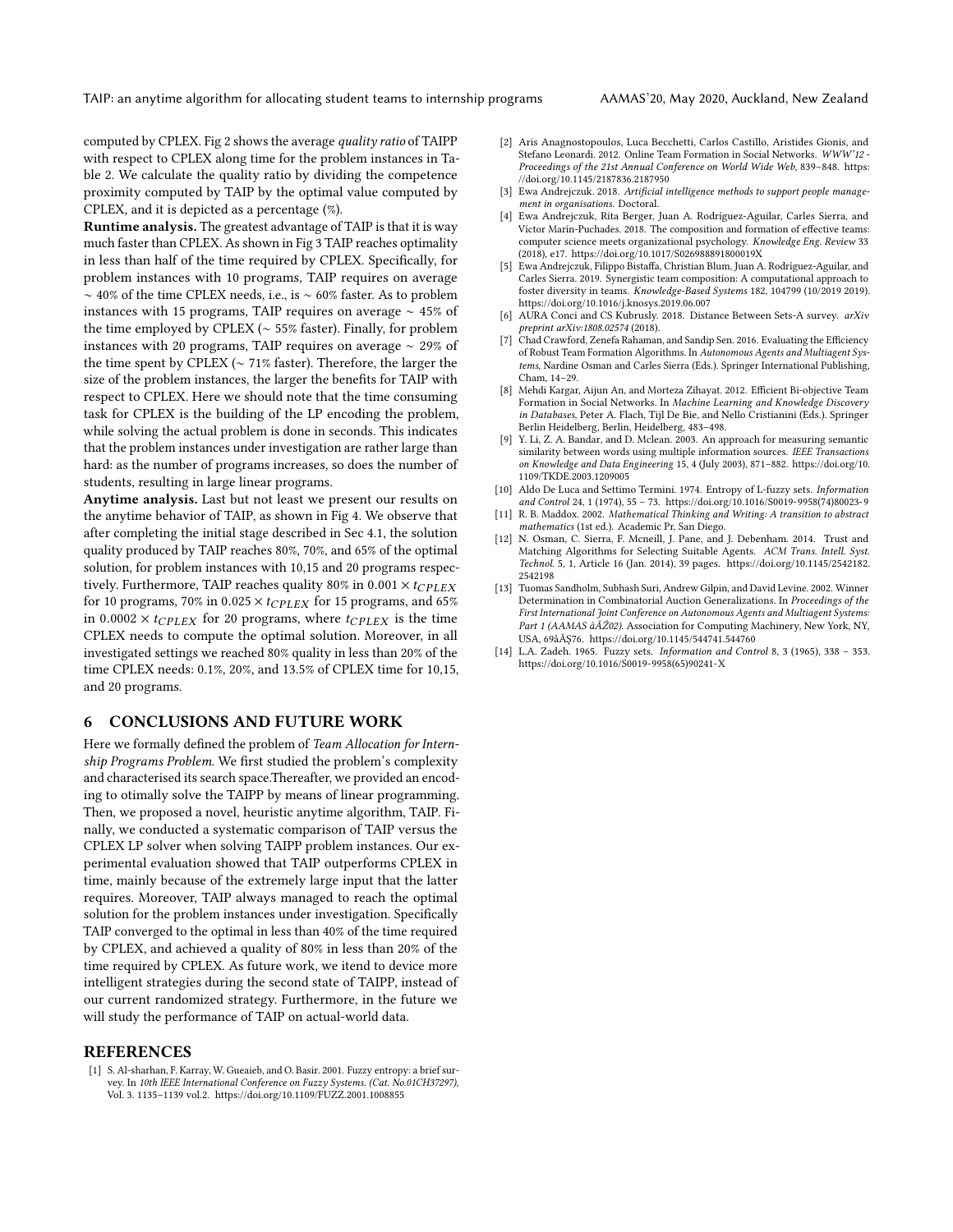<span id="page-7-1"></span>

Figure 2: Solution quality achieved by TAIP along time.

<span id="page-7-0"></span>

| Dataset                                 |    |    |    | 4  | 5  | 6  |    | 8  | 9  | 10 |    | 12 | 13 | 14 | 15 | 16 | 17 | 18 | 19 | 20 | Average |
|-----------------------------------------|----|----|----|----|----|----|----|----|----|----|----|----|----|----|----|----|----|----|----|----|---------|
| N=#Students                             | 18 | 20 | 21 | 19 | 22 | 19 | 24 | 18 | 19 | 20 | 23 | 20 | 18 | 19 | 25 | 21 | 25 | 20 |    | 13 | 20.5    |
| (a) Family of datasets with 10 programs |    |    |    |    |    |    |    |    |    |    |    |    |    |    |    |    |    |    |    |    |         |
| Dataset                                 | 21 | 22 | 23 | 24 | 25 | 26 | 27 | 28 | 29 | 30 | 31 | 32 | 33 | 34 | 35 | 36 | 37 | 38 | 39 | 40 | Average |
| N=#Students                             | 23 | 33 | 32 | 29 | 33 | 40 | 31 | 32 | 28 | 25 | 27 | 31 | 29 | 28 | 32 | 29 | 29 | 32 | 34 | 29 | 30.6    |
| (b) Family of datasets with 15 programs |    |    |    |    |    |    |    |    |    |    |    |    |    |    |    |    |    |    |    |    |         |
| Dataset                                 | 41 | 42 | 43 | 44 | 45 | 46 | 47 | 48 | 49 | 50 | 51 | 52 | 53 | 54 | 55 | 56 | 57 | 58 | 59 | 60 | Average |
| $N=\# Students$                         | 44 | 45 | 44 | 45 | 38 | 42 | 42 | 47 | 41 | 44 | 37 | 36 | 42 | 37 | 47 | 32 | 40 | 37 | 44 | 43 | 41.35   |
| (c) Family of datasets with 20 programs |    |    |    |    |    |    |    |    |    |    |    |    |    |    |    |    |    |    |    |    |         |

Table 2: Synthetic problem instances.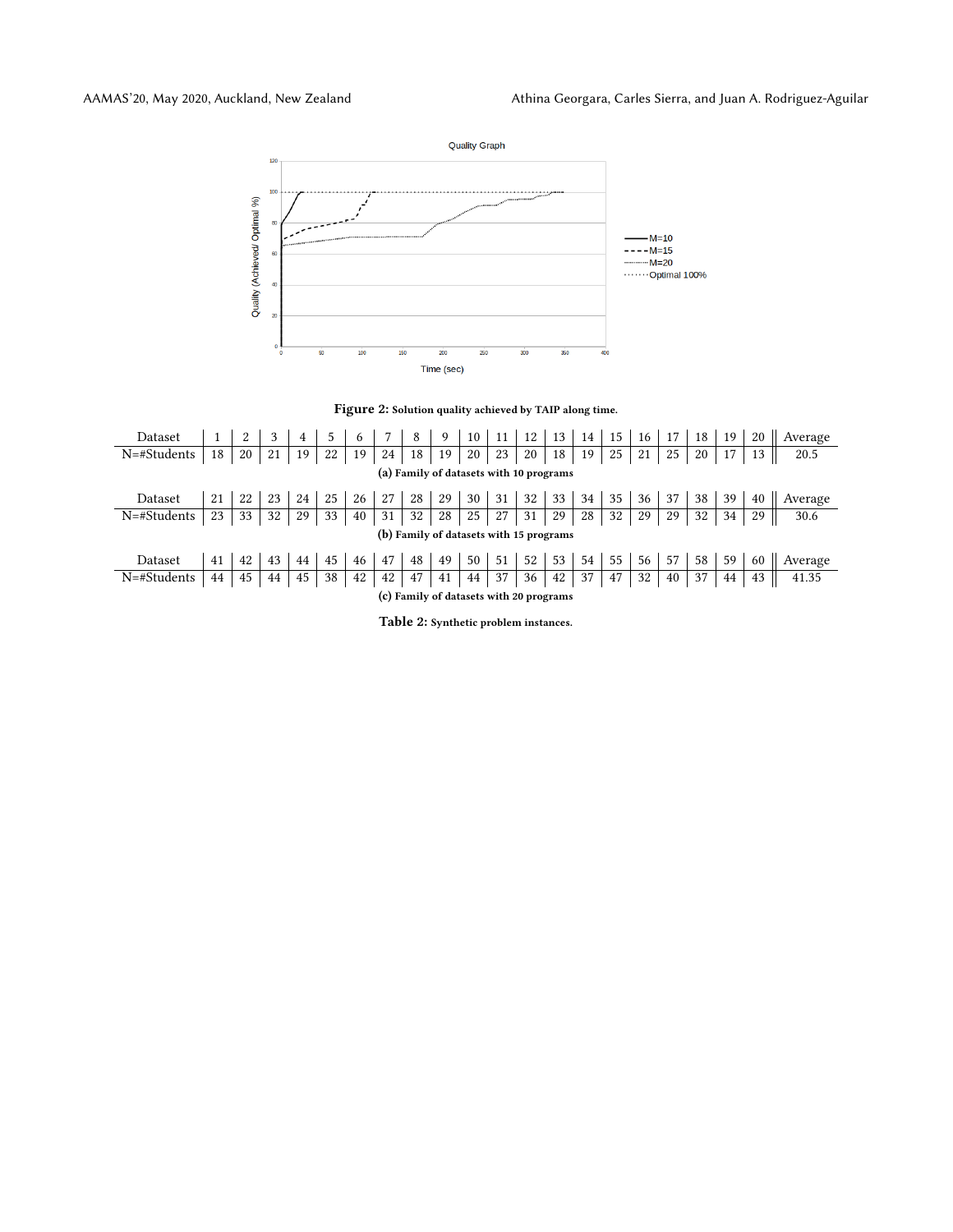<span id="page-8-0"></span>

(c) 20 programs

Figure 3: Average Competence Proximity vs Time